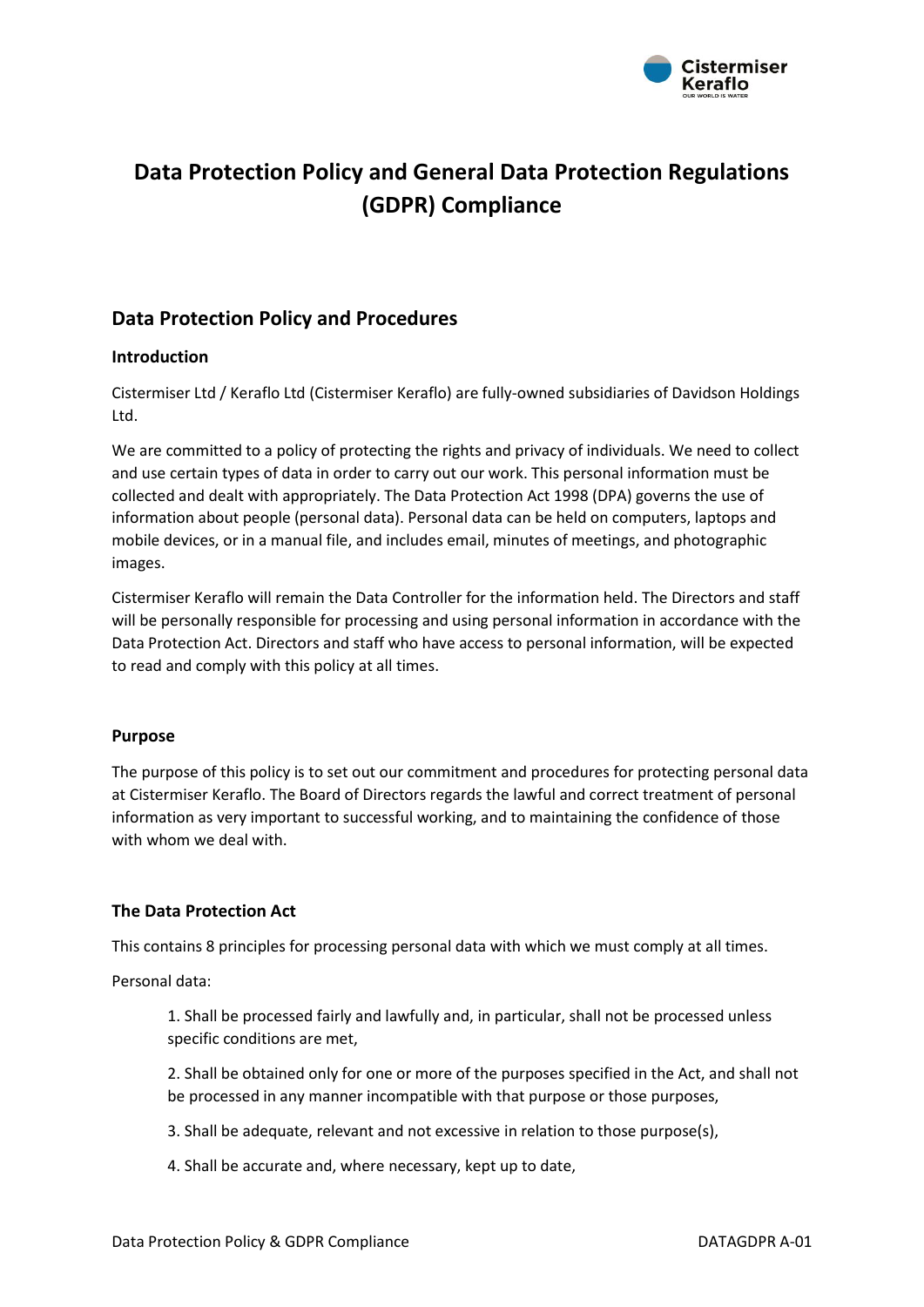

5. Shall not be kept for longer than is necessary,

6. Shall be processed in accordance with the rights of data subjects under the Act,

7. Shall be kept secure by the Data Controller who takes appropriate technical and other measures to prevent unauthorised or unlawful processing or accidental loss or destruction of, or damage to, personal information,

8. Shall not be transferred to a country or territory outside the European Economic Area unless that country or territory ensures an adequate level of protection for the rights and freedoms of data subjects in relation to the processing of personal information.

## **Definitions**

The following list contains definitions of the technical terms we have used and is intended to aid understanding of this policy:

**Data Controller** – This is the person who (either alone or with others) decides what personal information Cistermiser Keraflo will hold and how it will be held or used.

**Data Protection Act 1998** – This is the UK legislation that provides a framework for responsible behaviour by those using personal information.

**Data Protection Officer** – This is the person on the senior management team who is responsible for ensuring that it follows its data protection policy and complies with the Data Protection Act 1998.

**Data Subject/Service User** – This is the individual whose personal information is being held or processed by Cistermiser Keraflo.

**'Explicit' consent** – This is a freely given, specific and informed agreement by a Data Subject (see definition) to the processing of personal information about her/him. Explicit consent is needed for processing sensitive data that includes the following:

- (a) Racial or ethnic origin of the data subject
- (b) Political opinions
- (c) Religious beliefs or other beliefs of a similar nature
- (d) Trade union membership
- (e) Physical or mental health or condition
- (f) Sexual orientation
- (g) Criminal record
- (h) Proceedings for any offence committed or alleged to have been committed.

**Notification** – This means notifying the Information Commissioners Office (ICO) about the data processing activities of Cistermiser Keraflo.

**Information Commissioner** – This is the UK Information Commissioner responsible for implementing and overseeing the Data Protection Act 1998.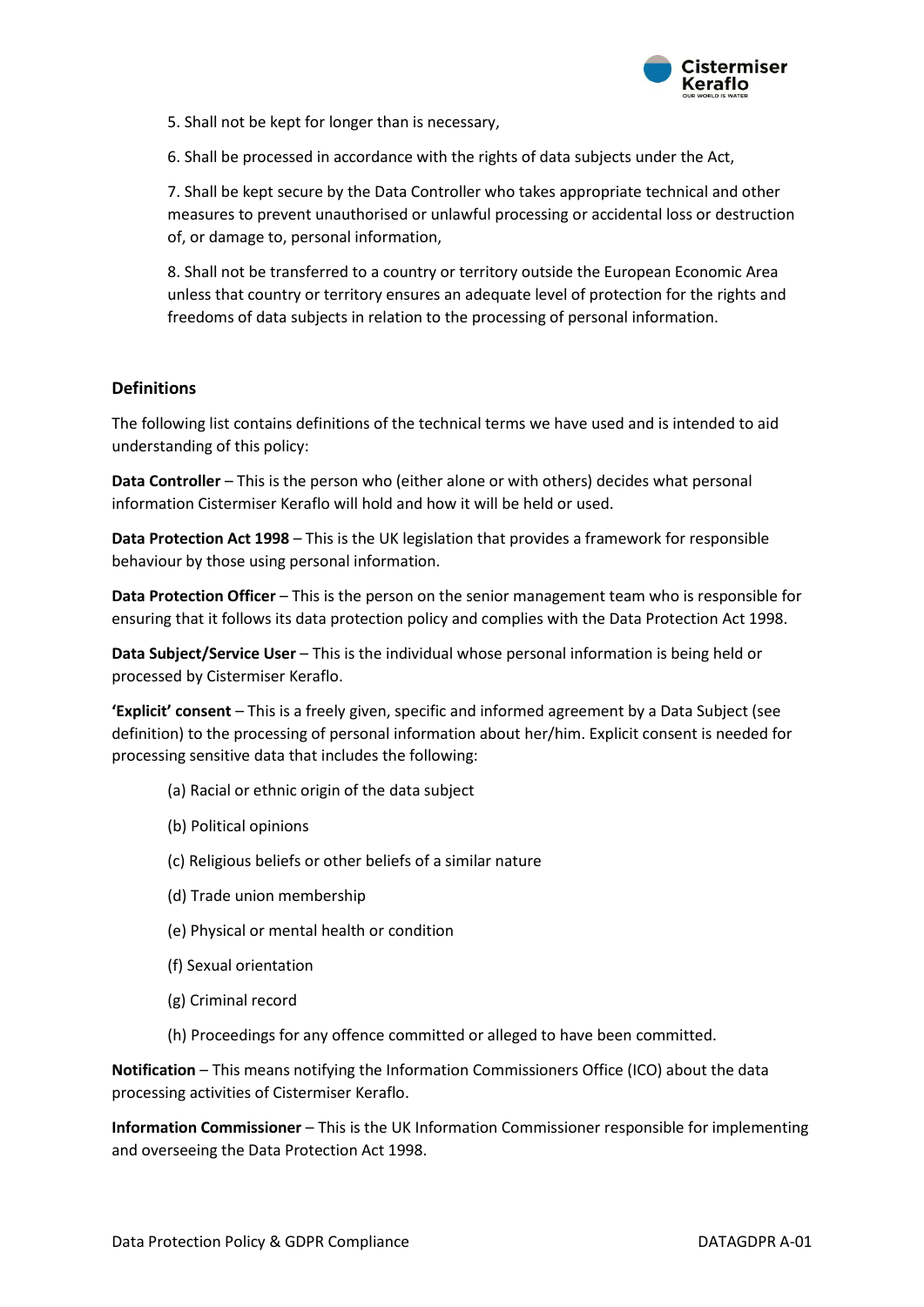

**Processing** – This means collecting, amending, handling, storing or disclosing personal information.

**Personal Information** – This is specific information about living individuals that enables them to be identified – e.g. names, addresses, telephone numbers and email addresses. It does not apply to information about organisations, companies and agencies but applies to named persons, such as individual customers who have purchased Cistermiser Keraflo products (e.g. self-employed installers and homeowners).

# **Applying the Data Protection Act within Cistermiser Keraflo**

#### **Access to Personal Information**

Access is limited to Directors and staff who may undertake tasks which involve the collection of personal details from members of the public. In such circumstances, we will let people know why we are collecting their data and it is our responsibility to ensure the data is only used for this purpose.

#### **Correcting data**

Individuals have a right to have data corrected if it is wrong, to prevent use which is causing them damage or distress, or to stop marketing information being sent to them.

#### **Responsibilities**

Cistermiser Keraflo is the Data Controller under the Act, and is legally responsible for complying with Act, which means that it determines what purposes personal information held will be used for.

The Directors and senior management team at Cistermiser Keraflo will take into account legal requirements and ensure that the Act is properly implemented and, through appropriate management, ensure strict application of criteria and controls.

The Data Controller will at all times:

a) Observe fully conditions regarding the fair collection and use of information.

b) Meet its legal obligations to specify the purposes for which information is used.

c) Collect and process appropriate information, and only to the extent that it is needed to fulfil its operational needs or to comply with any legal requirements.

d) Ensure the quality of information used.

e) Ensure that the rights of people about whom information is held, can be fully exercised under the Act. These include:

i) The right to be informed that processing is being undertaken.

ii) The right of access to one's personal information.

iii) The right to prevent processing in certain circumstances.

iv) The right to correct, rectify, block or erase information which is regarded as wrong information.

f) Take appropriate technical and organisational security measures to safeguard personal information.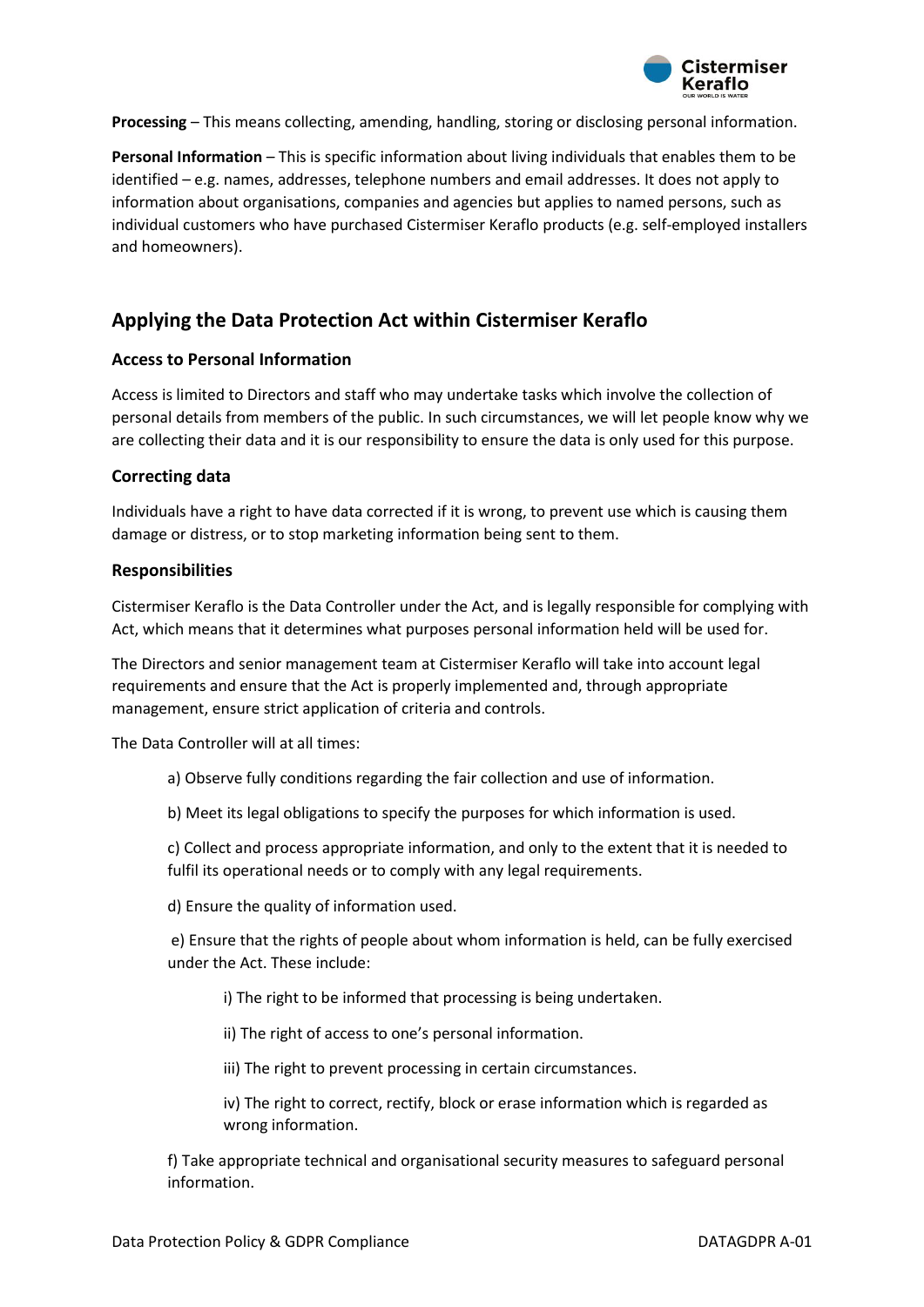

g) Ensure that personal information is not transferred abroad without suitable safeguards.

h) Treat people justly and fairly whatever their age, religion, disability, gender, sexual orientation or ethnicity when dealing with requests for information.

i) Set out clear procedures for responding to requests for information.

#### **Data Protection Officer**

The Data Protection Officer sits on the Board of Directors of Davidson Holdings Ltd (i.e. the parent company of Cistermiser Keraflo) and is identified as:

Name: Stuart Johnson, Financial Director, Davidson Holdings Ltd

Registered Office: Unit 1, Woodley Park Estate, 59-69 Reading Road, Woodley, Berkshire, RG5 3AN

The Data Protection Officer will be responsible for ensuring that the policy is implemented and will have overall responsibility for:

a) Ensuring that everyone processing personal information understands that they are contractually responsible for following good data protection practice.

b) Ensuring that everyone processing personal information is appropriately trained to do so.

c) Ensuring that everyone processing personal information is appropriately supervised.

d) Ensuring that anybody wanting to make enquiries about handling personal information knows what to do.

e) Ensuring that any enquiries about handling personal information are dealt with promptly and courteously.

f) Describing clearly how the business handles personal information.

g) Regularly reviewing and auditing the ways that Cistermiser Keraflo holds, manages and uses personal information.

h) Regularly assessing and evaluating Cistermiser Keraflo's methods and performance in relation to handling personal information.

All Directors and staff at Cistermiser Keraflo are aware that a breach of the rules and procedures identified in this policy may lead to action being taken against them.

This policy will be updated as necessary to reflect best practice in data management, security and control and to ensure compliance with any changes or amendments made to the Data Protection Act 1998.

In case of any queries or questions in relation to this policy, please contact the Data Protection Officer.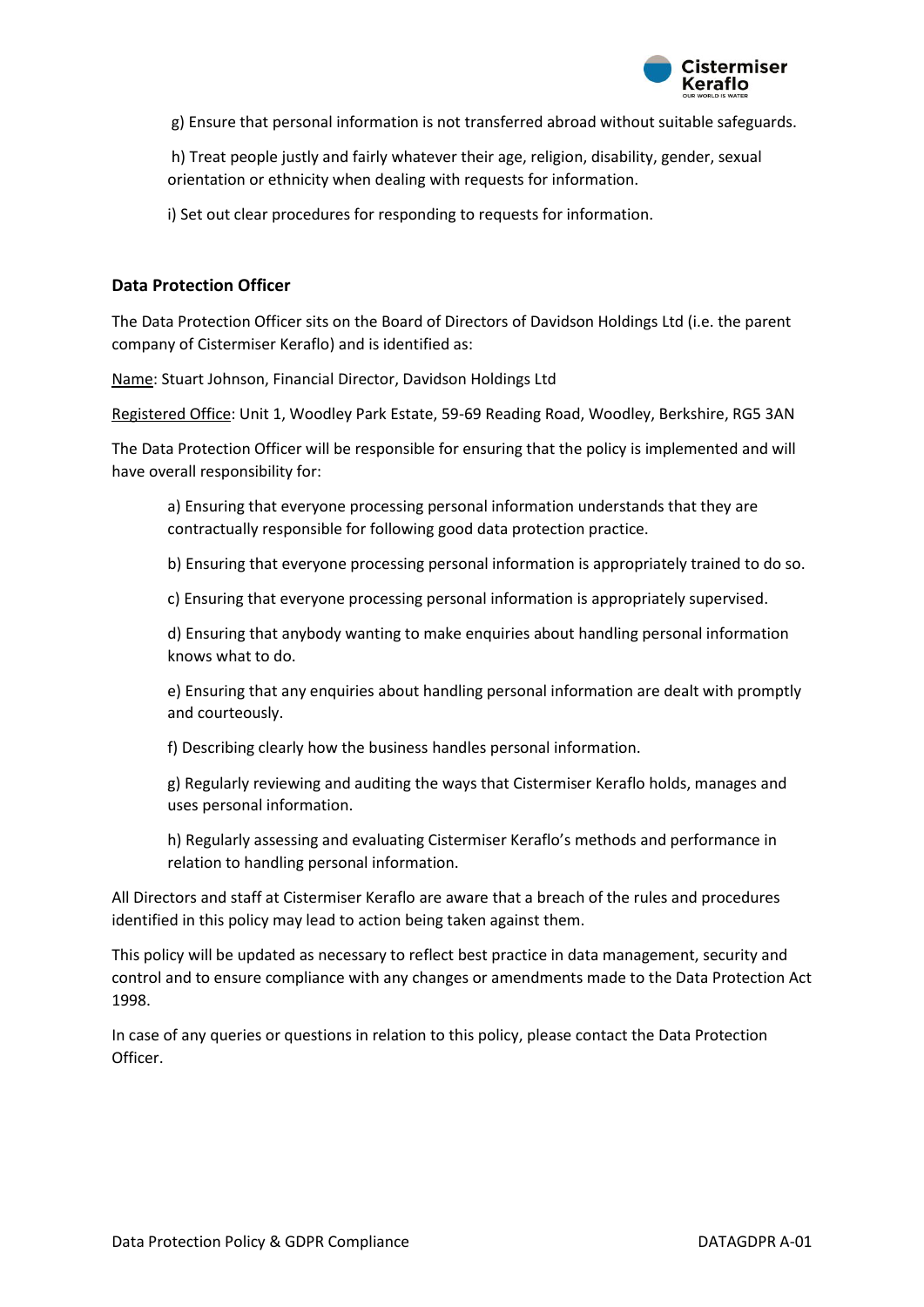

# **Data collection: Informed consent**

Informed consent is when a Data Subject clearly understands why their information is needed; who it will be shared with; the possible consequences of them agreeing or refusing the proposed use of the data; and then gives their consent.

We will ensure that data is collected within the boundaries defined in this policy. This applies to data that is collected in person, or by completing a form. When collecting data, we will ensure that the Data Subject:

a) Clearly understands why the information is needed.

b) Understands what it will be used for and what the consequences are should the Data Subject decide not to give consent to processing.

c) As far as reasonably possible, grants explicit consent, either written or verbal for data to be processed.

d) Is, as far as reasonably practicable, competent enough to give consent and has given so freely without any duress.

e) Has received sufficient information on why their data is needed and how it will be used.

## **Procedures for Handling Data & Data Security**

Under the Data Protection Act 1998, companies have a duty to ensure that appropriate technical and organisational measures and training are taken to prevent:

- Unauthorised or unlawful processing of personal data.
- Unauthorised disclosure of personal data.
- Accidental loss of personal data.

All staff must therefore ensure that personal data is dealt with properly no matter how it is collected, recorded or used. This applies whether or not the information is held on paper or in a computer or recorded by some other means.

Personal data relates to data of living individuals who can be identified from that data and use of that data could cause an individual damage or distress. This does not mean that mentioning someone's name in a document comprises personal data; however, combining various data elements such as a person's name and salary or religious beliefs, etc. would be classed as personal data, and falls within the scope of the Data Protection Act.

It is therefore important the all staff consider any information (which is not otherwise in the public domain) that can be used to identify an individual as personal data and observe the guidance given below.

#### **Operational Guidance for Cistermiser Keraflo Staff**

**Email**: All staff should consider whether an email (both incoming and outgoing) will need to be kept as an official record. If the email needs to be retained it should be saved into the appropriate folder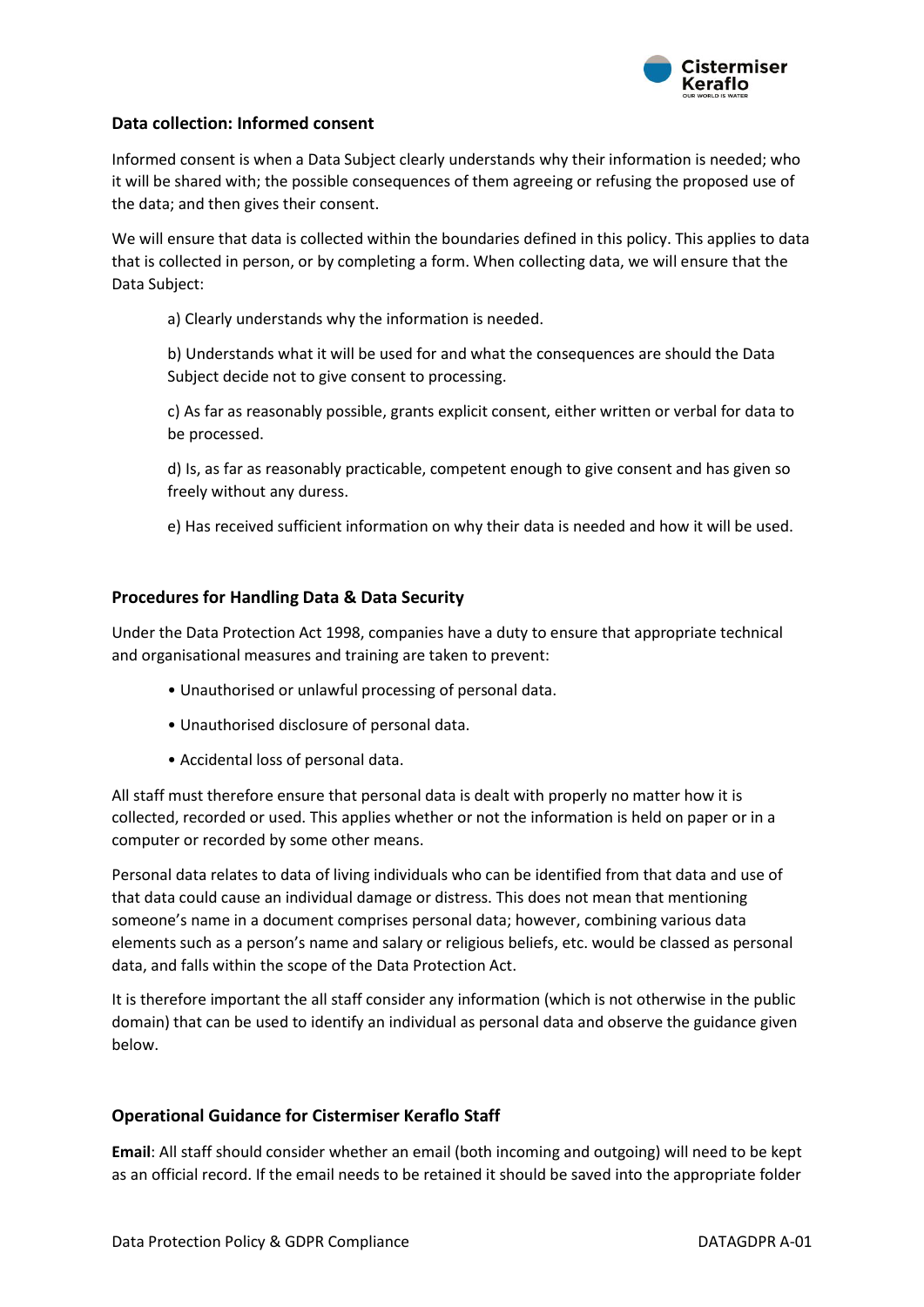

or, printed and stored securely. The original email should then be deleted from the personal mailbox and any "deleted items" box, either immediately or when it has ceased to be of use. Emails that contain personal information which is no longer required for operational use, should be deleted from the personal mailbox and any "deleted items" box.

**Phone Calls**: Incoming phone calls from 3<sup>rd</sup> parties can lead to unauthorised use or disclosure of personal information and the following precautions should be taken:

• If you receive a phone call asking for personal information to be checked or confirmed, be aware that the phone call may come from someone pretending to be the data subject, or impersonating someone with a right of access.

• Personal information should not be given out over the telephone unless you have no doubts as the caller's identity and the information requested is innocuous. If you have any doubts, ask the caller to put their enquiry in writing.

**Laptops and Portable Devices**: All laptops and portable devices that hold data containing personal information must be protected with a suitable encryption program. Ensure your laptop is locked (password protect) when left unattended, even for short periods of time. When travelling in a car, make sure the laptop is out of site, preferably in the boot. If you have to leave your laptop in an unattended vehicle at any time, put it in the boot and ensure all doors are locked and any alarm set. Never leave laptops or portable devices in your vehicle overnight. Do not leave laptops or portable devices unattended in restaurants or bars, or any other venue. When travelling on public transport, keep it with you at all times, do not leave it in luggage racks or even on the floor alongside you.

**Data Security and Storage**: Store as little personal data as possible on your computer or laptop; only keep those files that are essential. Personal data received on disk or memory stick should be saved to the relevant file on the server or laptop. The disk or memory stick should then be securely returned (if applicable) or processed for safe storage or disposal. Always lock (password protect) your computer or laptop when left unattended; this is especially important when using your laptop away from the office.

**Passwords**: Do not use passwords that are easy to guess. Make sure all of your passwords contain both upper and lower-case letters and preferably contain some numbers. Ideally passwords should be 6 characters or more in length.

**Protect Your Password**: Common sense rules for passwords are:

- Do not give out your password.
- Do not write your password somewhere on your laptop.
- Do not keep it written on something stored in the laptop case.

Data Storage Information and records relating to Cistermiser Keraflo product purchases, product warranty registrations and product warranty claims will be stored securely and will only be accessible to authorised Directors and staff.

Information will be stored for only as long as it is needed or required for statutory purposes and will be disposed of appropriately.

It is our responsibility to ensure all personal and company data is non-recoverable from any computer system previously used within the organisation, which has been passed on or sold to a third party. This policy will be updated as necessary to reflect best practice in data management,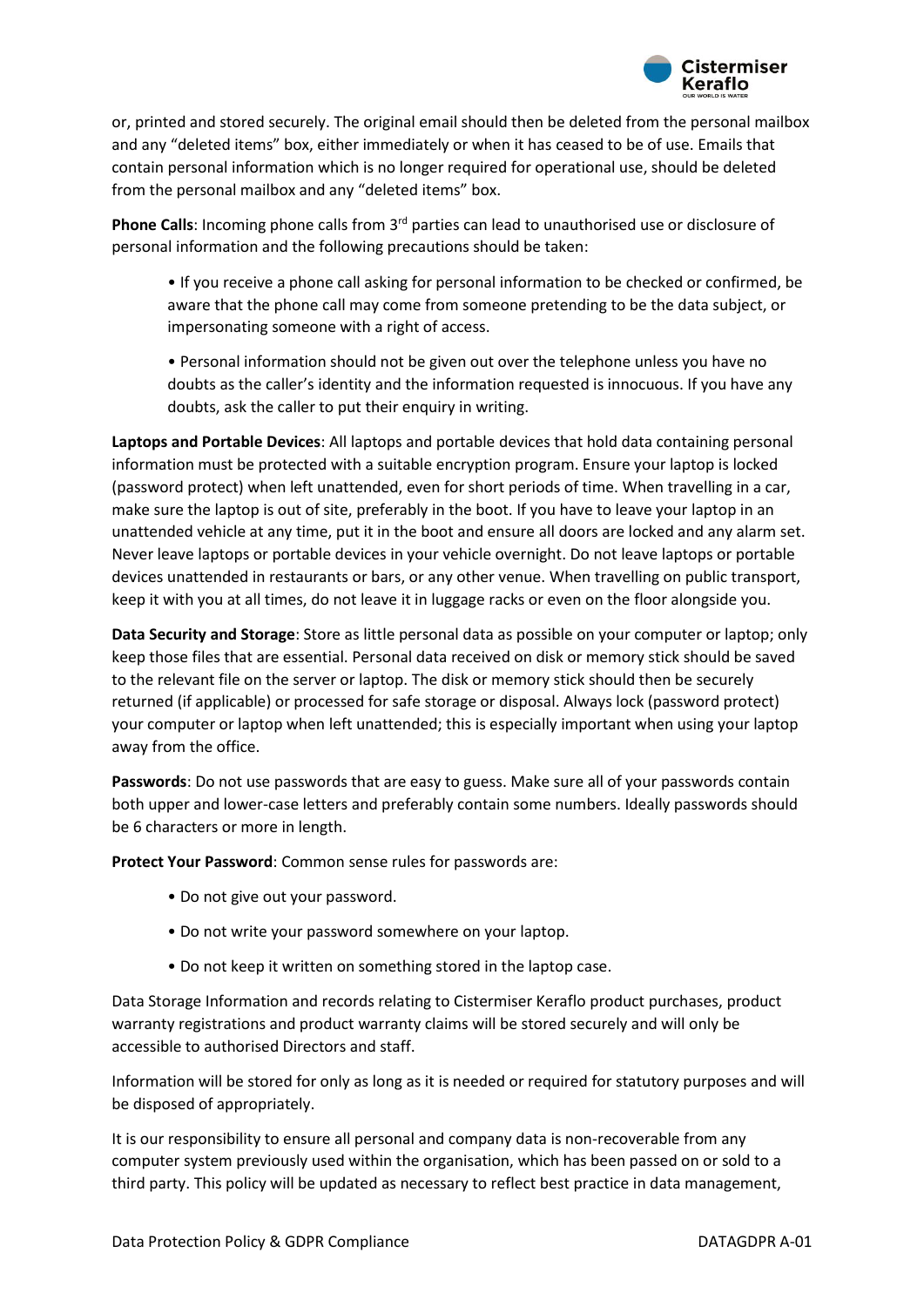

security and control and to ensure compliance with any changes or amendments made to the Data Protection Act 1998.

#### **Information Regarding Employees or Former Employees**

Information regarding an employee or a former employee may be kept indefinitely in a secure location. Cistermiser Keraflo might have a need to refer back to a job application or other document to check specific details relevant to the former term of employment.

## **Data Subject Access Requests**

Members of the public may request certain information under the Freedom of Information Act 2000. Cistermiser Keraflo will respond to requests for information under the Data Protection laws.

#### **Disclosure**

We may need to share data with other external agencies such as approved and carefully vetted third party postal mail printing and fulfilment partners. We regard the lawful and correct treatment of personal information as very important to successful working and to maintaining the confidence of those with whom we deal. We will ensure that personal information is treated lawfully and correctly at all times.

#### **Risk Management**

The consequences of breaching Data Protection can cause harm or distress to customers and former employees if their information is released to inappropriate people. Directors and staff should be aware that they can be personally liable if they use customers' or former employees' personal data inappropriately. This policy is designed to minimise the risks and to ensure that the reputation of Cistermiser Keraflo is not damaged through inappropriate or unauthorised access and sharing.

#### **Destroying personal data**

Personal data should only be kept for as long as it is needed i.e. data will be kept for the duration of administering product purchases and warranty registrations and securely disposed of as appropriate once the processing period is complete. We will review personal data annually, and will ensure that this information is confidentially destroyed at the end of the relevant retention period.

#### **Further information**

If members of the public or stakeholders have specific questions about information security and data protection in relation to Cistermiser Keraflo, please contact the Data Protection Officer. The Information Commissioner's website (www.ico.gov.uk) is another source of useful information.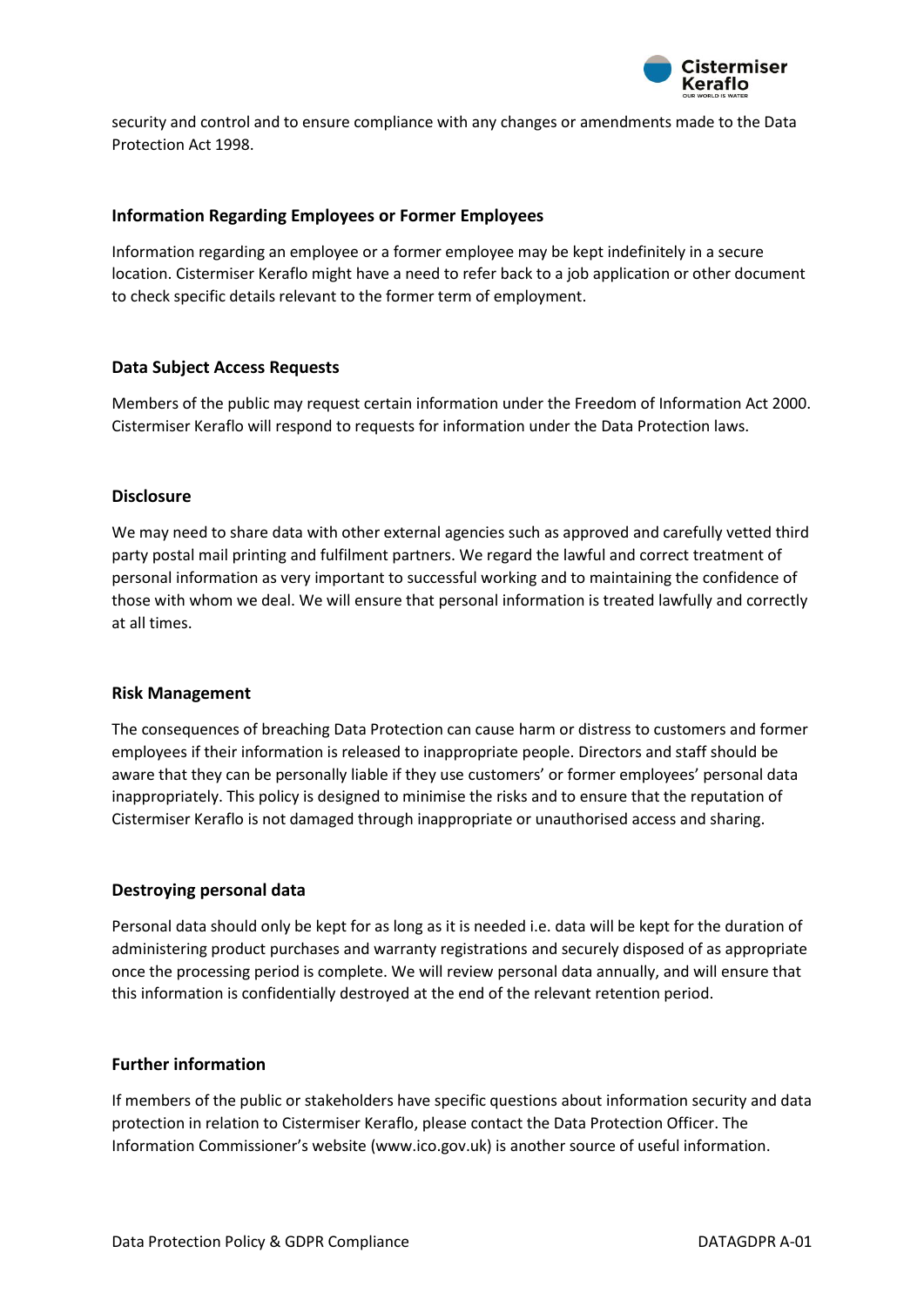

# **The General Data Protection Regulation (GDPR)**

The General Data Protection Regulation (GDPR) comes into force in the UK from 25th May 2018. The UK Government has confirmed that Brexit will not affect the implementation of the GDPR. The proposed European Union (Withdrawal) Bill (also referred to as the "Great Repeal Bill") means it is likely to be converted into British Law.

The GDPR is applied to organisations that are either controllers of the data or those processing the data. As outlined in the current Data Protection Act (DPA), a controller is responsible for how and why personal data is processed and a processor is responsible to act on the controller's behalf. However, in the GDPR the processor now has a specific legal obligation to maintain records on what personal data they are processing and the processing activities. Therefore, under GDPR both the controller and processor now have defined legal responsibilities.

In the GDPR, personal data has been redefined and is now covers a much wider scope, including new areas such as IP addresses, CCTV, biometrics. The GDPR also covers a 'special category of personal data, referred to as sensitive data and may only be processed only within a limited number of circumstances. The principles that underpin GDPR are ones that we would all hope that people will carry out with our own data.

GDPR Article 5 states that personal data shall be (paraphrased):

- a) Processed lawfully, fairly and in a transparent manner;
- b) Collected for specified, explicit and legitimate purposes;
- c) Adequate, relevant and limited to what is necessary;
- d) Accurate and, where necessary, kept up to date;
- e) Kept for no longer than is necessary;
- f) Processed in a manner that ensures appropriate security of the personal data.

These principles encapsulate some very important new requirements. For example, consent must be "informed consent", i.e. the information on which the consent was given is informative, unambiguous, and is given freely. In addition, consent can be withdrawn. Data relating to children (under 16) requires authorisation from a parent or guardian, and the controller is to make all reasonable efforts to obtain this.

A number of rights of the individual are now defined and enforced in GDPR:

1. Right to be informed: businesses must provide 'fair processing information'.

2. Right to access: confirmation that their data is being processed; access to their personal data; and other supplementary information.

- 3. Right to rectification: people can correct incorrect information.
- 4. Right to erasure: that is to be forgotten.
- 5. Right to restriction of processing: data can be stored but not processed.
- 6. Right to portability: to take and reuse their personal data across a range of services.
- 7. Right to object.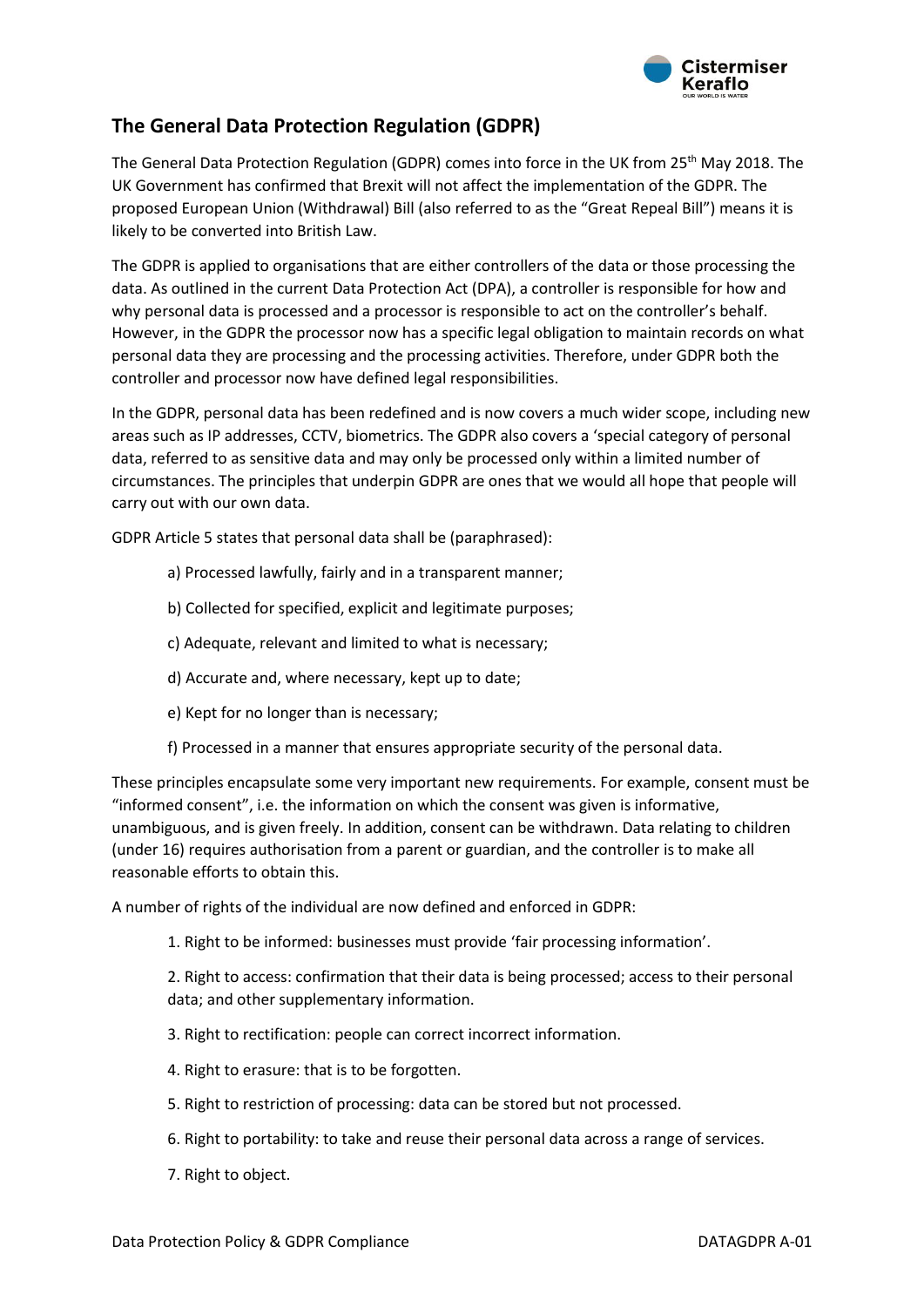

8. Right to decision making: people can object if a human being is not involved in a decision made about their data.

As part of the GDPR, Cistermiser Keraflo must provide a Data Protection Impact Assessment (DPIA). The DPIA identifies the specific risks to personal data as a result of processing activity and must be undertaken whenever there is a change in processes, technology, or new activity within the business.

In addition, there are two interrelated processes required for the implementation of GDPR:

- 1. Design of systems and processes which secure the data.
- 2. Design of systems and processes, which ensure that data is managed properly.

# **Applying the GDPR within Cistermiser Keraflo**

## **Data Protection Impact Assessment (DPIA)**

We have identified all personal information data currently processed by Cistermiser Keraflo and carried out an impact risk assessment for each set of data.

The majority of customer records held on our Sage CRM and Sage 200 operating systems relate to business to business (B2B) customer purchase transactions, including corporate business addresses and email/telephone contact information. Financial transaction details are held for 7 years, in accordance with statutory requirements.

However, in addition to business to business (B2B) customers our Combimate limescale prevention unit and associated Combiphos annual refill products are also sold to business to consumer (B2C) customers, i.e. members of the public including homeowners and self-employed professional installers who submit personal information including home addresses to register their product purchases and secure extended warranty status.

Cistermiser Keraflo has updated systems and processes for both securing and then managing Combimate/Combiphos customer data as outlined below, to ensure GDPR-compliant procedures are followed at all times.

Personal information lawfully held at Cistermiser Keraflo is defined as follows:

- 1. Combimate limescale prevention unit product registrations to apply for extended warranty status (3 years or lifetime guarantee options)
- 2. Combiphos annual refill purchase registrations to maintain extended warranty status for Combimate product installations (3 years or lifetime guarantee options)
- 3. Credit card details for PayPal purchases processed via our online Sage 200 portal
- 4. Credit card details for telephone purchases processed using a hand-held machine at our Woodley office (Keraflo Spares)
- 5. Customer details relating to Technical Support queries (including Combimate)
- 6. Customer details relating to faulty goods or product returns enquiries (including Combimate)
- 7. Payroll bank account details for current employees
- 8. HR personal file records for current employees
- 9. HR personal file records for ex-employees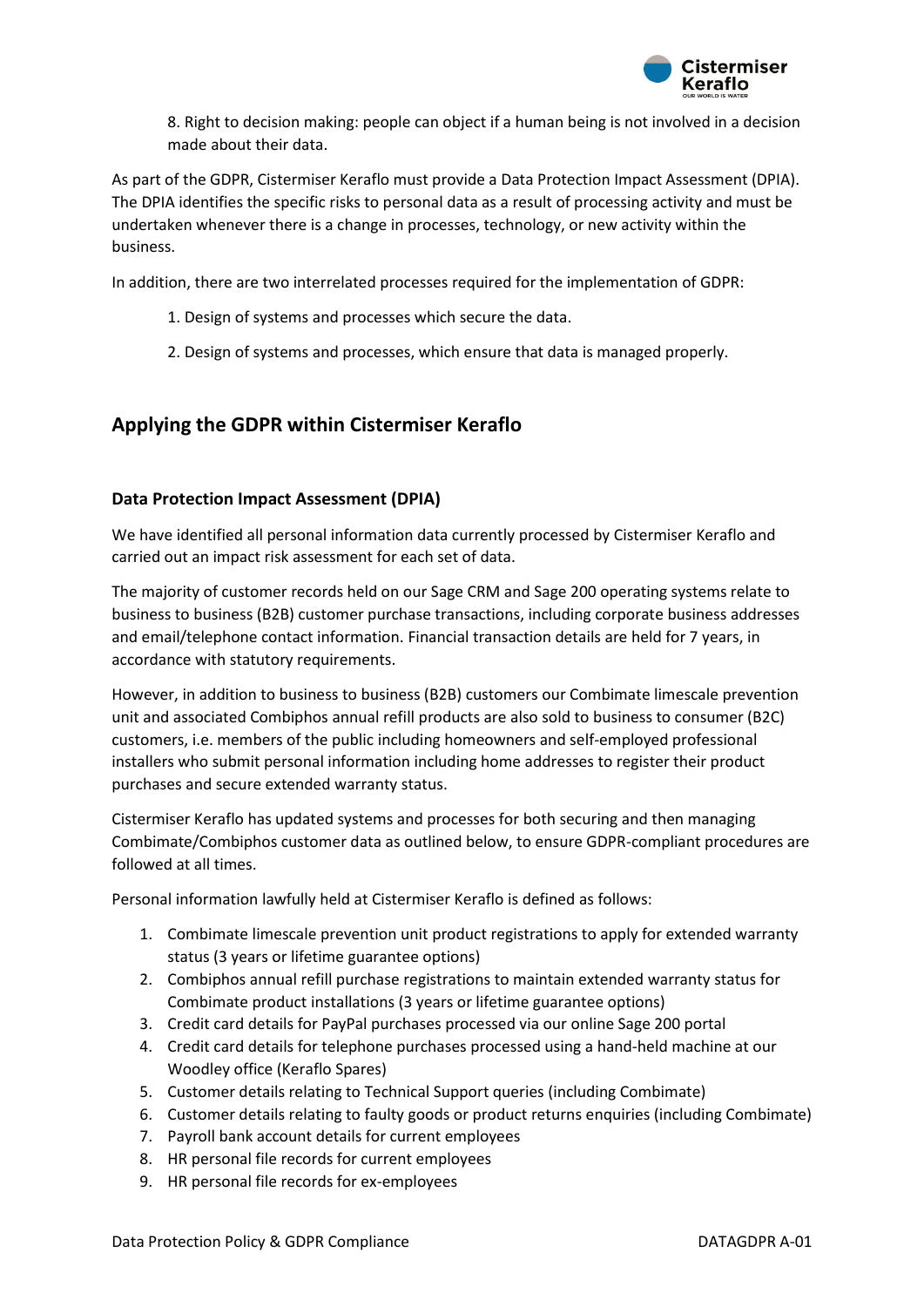

10. HR personal information for unsuccessful job applicants

Impact risk assessment status for personal information held at Cistermiser Keraflo is summarised as follows:



DATA PROTECTION IMPACT ASSESSMENT (DPIA)

**Risk Impact** 

Impact risk assessment notes for personal information held at Cistermiser Keraflo:

- 1. Combimate limescale prevention unit product registrations These are a key focus for GDPR compliance. Design of systems and process disciplines for managing this data are detailed below.
- 2. Combiphos annual refill purchase registrations These are a key focus for GDPR compliance. Design of systems and process disciplines for managing this data are detailed below.
- 3. Credit card details for PayPal purchases Payments are processed in accordance with the Information Commissioner's Office (ICO), Payment Card Industry Data Security Standard (PCI DSS) and Financial Services Compensation Scheme (FSCS) regulated standards.
- 4. Credit card details for telephone purchases Payments are processed in accordance with the Information Commissioner's Office (ICO), Payment Card Industry Data Security Standard (PCI DSS) and Financial Services Compensation Scheme (FSCS) regulated standards. Handwritten notes taken over the telephone are shredded on the same day as payments are processed.
- 5. Customer details relating to Technical Support queries Brief identification details are retained after queries are processed, to ensure traceability if required.
- 6. Customer details relating to faulty goods or product returns enquiries Brief identification details are retained after enquiries are processed, to ensure traceability if required.
- 7. Payroll bank account details for current employees This data is securely managed by the Finance Director only, with administrative back-up provided by the Data Protection Officer. Information protected by unique payroll ID is shared with HMRC as required and Cistermiser Keraflo also fully complies with ONS information requests.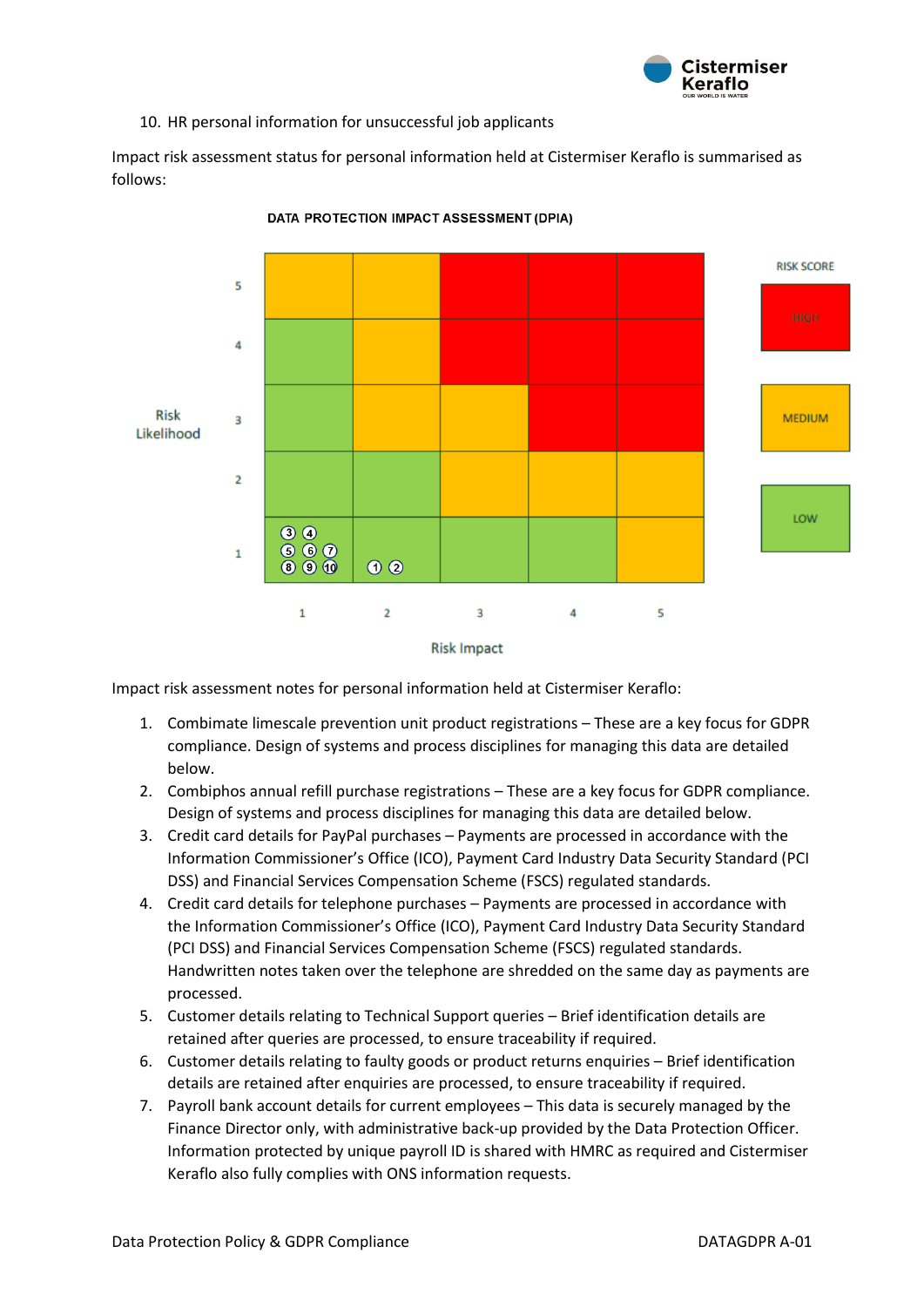

- 8. HR personal file records for current employees Consent to hold personal information is obtained from employees as a standard discipline. Line Managers are instructed to dispose of document copies containing elements of employee personal data (e.g. home addresses) that may be held in their office files. Cistermiser Keraflo's recorded Health & Safety Accident Report documentation no longer includes any reference to employee home addresses. Disciplinary procedure details are retained in accordance with statutory requirements, then deleted.
- 9. HR personal file records for ex-employees This information including exit interview notes is held securely in an archive vault, with restricted access only by Directors.
- 10. HR personal information for unsuccessful job applicants These are shredded/deleted as soon as possible once the recruitment process has been completed.

Restricted elements of personal information lawfully held at Cistermiser Keraflo are shared with external agencies who provide specialist third party services, as follows:

- **Besley & Copp** Combiphos refill annual purchase reminder postal letters are sent every year as requested to UK homeowner or self-employed professional installer home addresses via a service managed by our fulfilment partners Besley & Copp. Responding to our audit request, this company has provided Cistermiser Keraflo with a written assurance to confirm the integrity of their data management procedures. Besley & Copp's Privacy Policy can be viewed online a[t www.besleyandcopp.co.uk](http://www.besleyandcopp.co.uk/) and a transcript copy is available on request.
- **PayPal**  Purchases made online by credit card are processed using PayPal Services. The Privacy policy for PayPal Services can be viewed and downloaded online at [www.paypal.com](http://www.paypal.com/) and a pdf copy is available on request.
- **Textlocal** Online PayPal purchase customers, callers requesting Technical Support assistance and customers who have made a faulty goods or product return enquiry logged on our Sage CRM system are sent SMS text messages requesting a Customer Satisfaction rating of our services via Textlocal's Messenger 3.0 platform. Every text sent by Cistermiser Keraflo using Textlocal Messenger includes an option for recipients to opt-out from SMS text messages. Textlocal's Privacy Policy and Legal Compliance statements can be viewed online a[t www.textlocal.com](http://www.textlocal.com/) and transcript copies are available on request.

#### **Design of Systems and Processes for implementation of GDPR**

The GDPR legislation has provided an opportunity for Cistermiser Keraflo to tighten up operational processes relating to the deletion of information when no longer required and also to improve the transparency and communication of our data protection policy and procedures.

The Combimate Installation Guide has been redesigned to update the freepost application form completed by UK homeowners and self-employed professional installers when registering their product purchases to secure extended warranty status.

This form now includes "opt-in" consent tick boxes for two services offered by Cistermiser Keraflo:

- consent to receive annual Combiphos refill reminders via post or email (Homeowners)
- consent to receive trade news updates (an option for Installers only)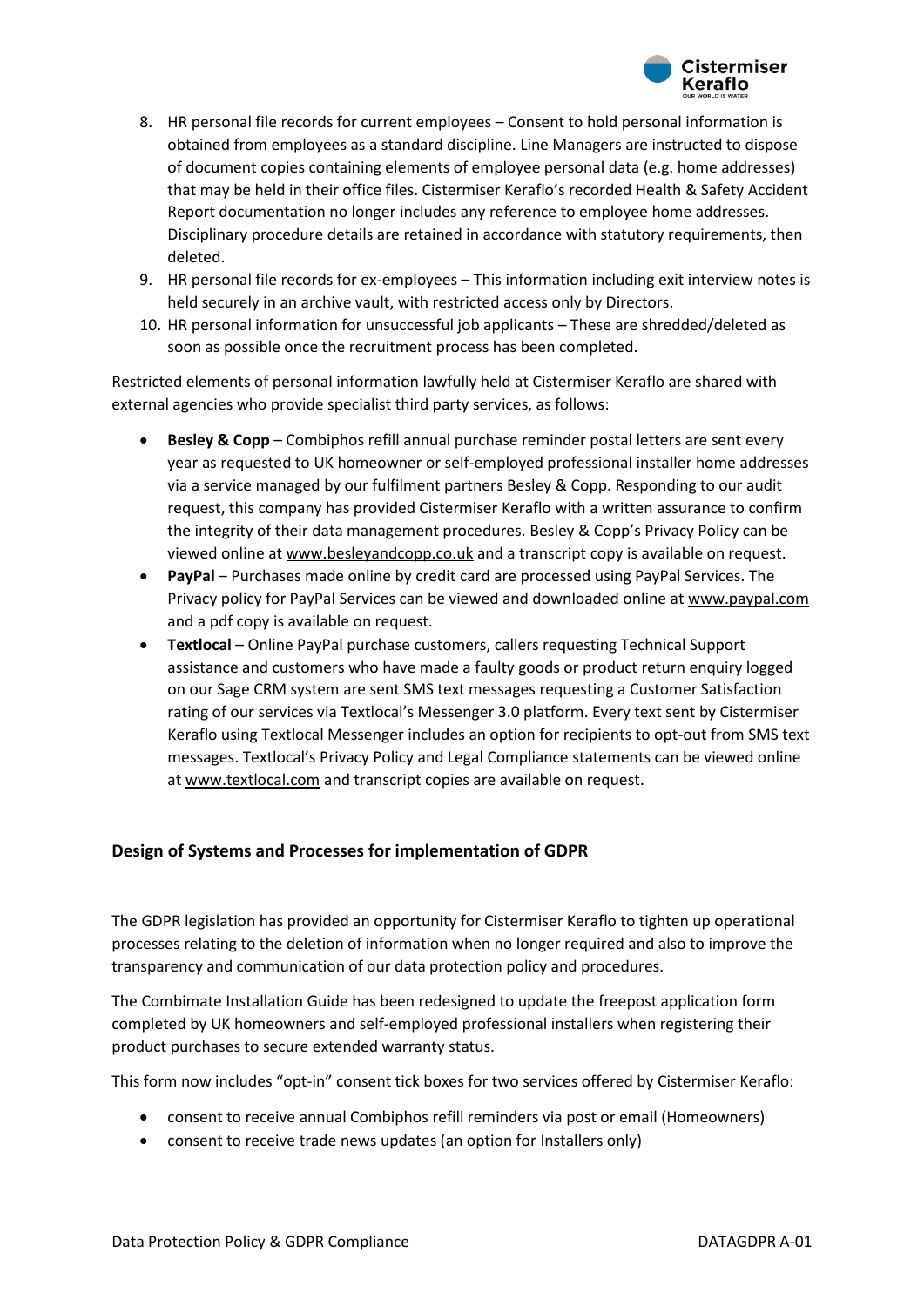

| <b>PLEASE USE BLOCK CAPITALS</b>           |                                                                                                                                                                                       |            |
|--------------------------------------------|---------------------------------------------------------------------------------------------------------------------------------------------------------------------------------------|------------|
|                                            | (on the side of the base, once the cover is removed)<br>Protection selected (tick one): $\Box$ Complete supply or $\Box$ Single appliance                                             |            |
|                                            |                                                                                                                                                                                       |            |
| $\Box$ Post (tick one)<br>Email (tick one) | Yes, I wish to receive an annual Combiphos reminder, to be sent by:                                                                                                                   |            |
|                                            | <b>OPTIONAL - TO APPLY FOR THE LIFETIME SCALE</b><br>PREVENTION GUARANTEE, PLEASE INCLUDE:                                                                                            |            |
|                                            | $\Box$ New boiler installation receipt<br>$\Box$ New heat exchanger installion receipt (tick one)                                                                                     | (tick one) |
|                                            |                                                                                                                                                                                       |            |
| Post (tick one)<br>$\Box$ Email (tick one) | <b>OPTIONAL - TO BE COMPLETED BY THE INSTALLER:</b><br>Yes, I wish to receive trade news updates about Combimate and<br>Cistermiser's associated water-saving products to be sent by: |            |
|                                            |                                                                                                                                                                                       |            |
|                                            |                                                                                                                                                                                       |            |

The online version of this Combimate registration form has also been redesigned to include "opt-in" consent approval.

Our Sage CRM system has been redesigned to log appropriate "opt-in" consent status for annual Combiphos reminders and Installer News updates in specific fields. Additional new fields have been added to enable checking of consent approval status and logging of associated dates.

| <b>CRM</b>                                                                               | My CRM * Team CRM * Reports * Marketing * |                                             |                     | $D$ $O$ $O$ $T$ |
|------------------------------------------------------------------------------------------|-------------------------------------------|---------------------------------------------|---------------------|-----------------|
| $\overline{\mathbf{y}}$<br>New: New Person<br>Å<br>$-$                                   |                                           |                                             |                     |                 |
| Person                                                                                   |                                           |                                             |                     | $S$ ave         |
| First Name:<br>$_{dd}$                                                                   | Last Name:<br>dd                          | Salutation:<br>$-None--$                    | Status:<br>Active v | Cancel          |
| Job Type:<br> v <br>-None-<br>Preferred Method of Contact:<br>-None-<br>$\vee$           | <b>Job Title Description:</b>             |                                             |                     | Helg            |
| Company:                                                                                 | <b>Account:</b>                           |                                             |                     |                 |
| Combiphos Reminder Approval:<br>$-None-$<br>$\check{ }$<br>Installer News Approval:      | CRA Checked:<br>□<br><b>INA Checked:</b>  | CRA Checked Date:<br>箘<br>INA Checked Date: |                     |                 |
| $\overline{\mathsf{v}}$<br>-None-<br>Set as detaun person for Company                    | $\Box$                                    | 箘                                           |                     |                 |
| Address                                                                                  |                                           | Type                                        |                     |                 |
| Address Line 1:                                                                          | Address Line 2:                           | $\Box$<br><b>Business</b>                   |                     |                 |
| Address Line 3:                                                                          | Address Line 4:                           | $\Box$<br>Home<br>$\Box$<br>Email           |                     |                 |
|                                                                                          |                                           | Head Office <sup>[]</sup>                   |                     |                 |
| City:                                                                                    | County:                                   |                                             |                     |                 |
|                                                                                          |                                           | $\Box$<br>Branch                            |                     |                 |
|                                                                                          |                                           | Accounts $\square$                          |                     |                 |
|                                                                                          | Country:<br>-None-                        |                                             |                     |                 |
|                                                                                          | $\overline{\mathsf{v}}$                   |                                             |                     |                 |
|                                                                                          | Email                                     |                                             |                     |                 |
| Number:<br>Country:<br>Area:                                                             | <b>Business E-Mail:</b>                   | E-mail Address:                             |                     |                 |
|                                                                                          | Private:                                  |                                             |                     |                 |
| Post Code:<br><b>Shipping Contact:</b><br>Phone<br>Business:<br>Fax:<br>Home:<br>Mobile: |                                           |                                             |                     |                 |

Our data management strategy for Combimate and Combiphos registrations includes the deletion of personal data records when no longer required (for extended warranty or lifetime scale prevention guarantee purposes) and is summarised as follows: